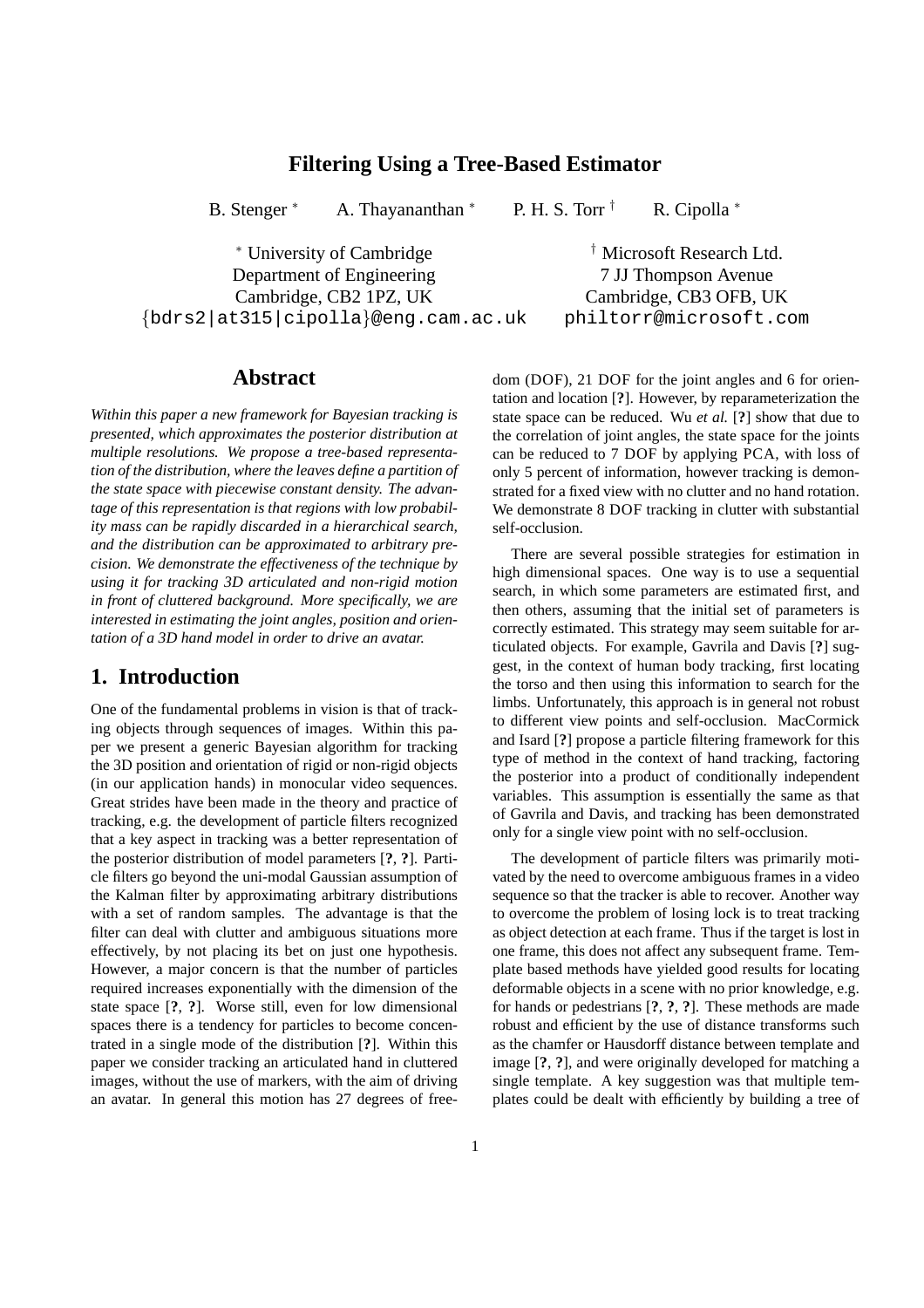templates [**?**, **?**]. Given the success of these methods, it is natural to consider whether or not tracking might not be best effected by template matching using exhaustive search at each frame. The answer to this question is generally no, because dynamic information is needed, firstly to resolve ambiguous situations, and secondly, to smooth the motion. One approach to embed template matching in a probabilistic tracking framework was proposed by Toyama and Blake [**?**]. However, it is acknowledged that "one problem with exemplar sets is that they can grow exponentially with object complexity. Tree structures appear to be an effective way to deal with this problem, and we would like to find effective ways of using them in a probabilistic setting" [**?**]. Within this paper we address this problem.

The next section reviews work on tree-based detection, and describes how a tree can be used to partition a state space. A short review of Bayesian filtering is given in section 3. In section 4 we show how the tree-based partition of the state space can be embedded in a Bayesian filtering framework. The likelihood and state transition distributions for the application of hand tracking are derived in section 5. Section 6 shows tracking results on video sequences.

# **2. Tree-Based Detection**

When matching many similar templates to an image, a significant speed-up can be achieved by forming a template hierarchy and using a coarse to fine search [**?**, **?**]. The idea is to group similar templates and represent them with a single prototype template together with an estimate of the variance of the error within the cluster, which is used to define a matching threshold. The prototype is first compared to the image; only if the error is below the threshold are the templates within the cluster compared to the image. This clustering is done at various levels, resulting in a hierarchy, with the templates at the leaf level covering the space of all possible templates. Gavrila [**?**] suggests forming the hierarchy by recursive (off-line) clustering, resulting in efficient on-line evaluation. When the exemplar templates are clustered using a cost function based on chamfer distance, the being not to miss objects when pruning sub-trees during the search. However, it is not straightforward how to give such guarantees when incorporating a prior for each template. In section 4 we show how a tree-based algorithm can be formulated in a Bayesian setting, using both likelihood and prior information.

If a parametric object model is available, another option to build the tree is by partitioning the state space. Let this tree have L levels, each level l defines a partition  $P_l$  of the state space into  $N_l$  distinct sets  $l = 1, \ldots, L$ , such that  $\mathcal{P}_l = \{ \mathcal{S}^{il} : i = 1, \dots, N_l \}.$  The leaves of the tree define the finest partition of the state space  $\mathcal{P}_L = \{ \mathcal{S}^{iL} :$  $i = 1, \ldots, N_L$ . Such a tree is depicted schematically in

figure 1(a), for a single rotation parameter. This tree representation has the advantage that prior information is encoded efficiently, as templates with large distance in parameter space are likely to be in different sub-trees. In our particular case, a parametric three-dimensional hand model is used, shown in figure 3. The model has 6 DOF for rigid body motion and 21 DOF for finger articulation [**?**].

**Detection as Optimal Estimation** It is possible, after reaching the leaf level in a search tree, to use a gradient descent method to obtain the globally optimal parameters. This presents a trade-off between the number of function evaluations required for tree-based estimation and the number required for gradient descent, i.e. how many levels should there be in the tree before optimization is started? Furthermore we would like to guarantee that optimization, when started from one of the nodes at the leaf level, yields a global optimum. It may be argued that there is no need for a parametric model and that an exemplar-based approach could be followed. However, for models with many degrees of freedom the storage space for templates becomes excessive. The use of a parametric model allows the combination of an on-line and off-line approach in the tree-based algorithm. Once the leaf level is reached, it is possible that we are still not near to the global minimum, and further child templates can be generated.

Hierarchical detection works well for locating a hand in images [**?**] , and yet often there are ambiguous situations that could be resolved by using temporal information. The next section describes the Bayesian framework for filtering. Filtering is the problem of estimating the state (hidden variables) of a system given a history of observations.

## **3. Bayesian Filtering**

Define, at time t, the state parameter vector as  $\theta_t$ , and the data (observations) as  $D_t$ , with  $D_{0:t-1}$ , being the set of data from time 0 to  $t - 1$ ; and the data  $D_t$  are conditionally independent at each time step given the  $\theta_t$ . In our specific application  $\theta_t$  is the state of the hand (set of joint angles, location and orientation) and  $D_t$  is the image at time t (or some set of features extracted from that image). Thus at time  $t$  the posterior distribution of the state vector is given by the following recursive relation

$$
Pr(\boldsymbol{\theta}_{t}|\mathbf{D}_{0:t}) = \frac{Pr(\mathbf{D}_{t}|\boldsymbol{\theta}_{t})Pr(\boldsymbol{\theta}_{t}|\mathbf{D}_{0:t-1})}{Pr(\mathbf{D}_{t}|\mathbf{D}_{0:t-1})},
$$
 (1)

where the normalizing constant is

$$
Pr(\mathbf{D}_t|\mathbf{D}_{0:t-1}) = \int Pr(\mathbf{D}_t|\boldsymbol{\theta}_t) Pr(\boldsymbol{\theta}_t|\mathbf{D}_{0:t-1})d\boldsymbol{\theta}_t.
$$
 (2)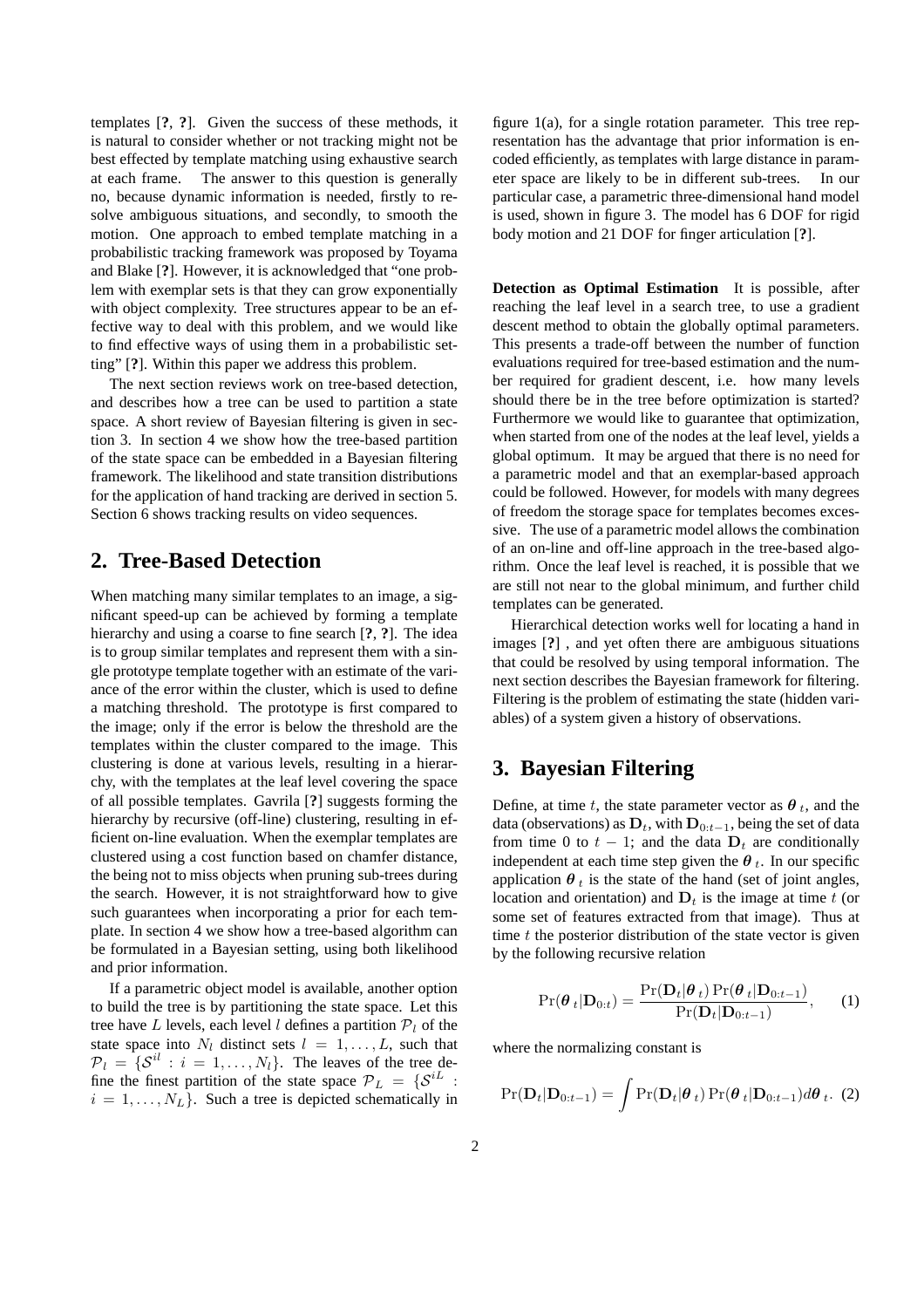

Figure 1: **Tree-based estimation of the posterior density.** *(a) Associated with the nodes at each level is a non-overlapping set in the state space, defining a partition of the state space (here rotation angle). The posterior for each node is evaluated using the center of each set, depicted by a hand rotated by a specific angle. Sub-trees of nodes with low posterior are not further evaluated. (b) Corresponding posterior density (continuous) and the piecewise constant approximation using tree-based estimation. The modes of the distribution are approximated with higher precision at each level.*

The term  $Pr(\theta_t|\mathbf{D}_{0:t-1})$  in (1) is obtained from the Chapman-Kolmogorov equation:

$$
\Pr(\boldsymbol{\theta}_{t}|\mathbf{D}_{0:t-1}) = \int \Pr(\boldsymbol{\theta}_{t}|\boldsymbol{\theta}_{t-1}) \Pr(\boldsymbol{\theta}_{t-1}|\mathbf{D}_{0:t-1}) d\boldsymbol{\theta}_{t-1}
$$
\n(3)

with the initial prior distribution  $Pr(\theta_0|\mathbf{D}_0)$  assumed known. It can be seen that (1) and (3) both involve integrals. Except for certain simple distributions these integrals are intractable and so approximation methods must be used. As has been mentioned, Monte Carlo methods represent one way of evaluating these integrals. However, as has been pointed out, there are many problems with particle filters in high dimensional spaces. In contrast hierarchical detection provides a very efficient way to sample the likelihood  $Pr(\mathbf{D}_t|\boldsymbol{\theta}_t)$  in a deterministic manner, even when the state space is high dimensional; as the number of templates in the tree increases exponentially with the number of levels in the tree. This leads us to consider the seminal approach of Bucy and Senne  $[?]$ , which is to divide up the state space into  $N_s$ non-overlapping sets (a cover),  $\{\mathcal{S}_t^i : i = 1, \ldots, N_s\}$ , just as the templates in the tree cover the regions of parameter space. Typically this methodology has been applied using an evenly spaced grid and is thus exponentially expensive as the dimension of the state space increases e.g. [**?**]. Within this paper we consider combining the tracking process and the empirically successful process of tree-based detection as laid out in section 2 resulting in an efficient deterministic filter.

# **4. Tree-Based Filtering**

Our aim is to design an algorithm that can take advantage of the efficiency of the tree-based search whilst also yielding a good approximation to Bayesian filtering. Sorenson [**?**] identifies three questions to be answered when designing a 'grid-based' filter, the questions (and our answers) are:

- 1. An initial partition must be defined on the state space. *In our case a natural multi-resolution partition is provided by the tree as given in Section 2. Thus we will consider a grid defined by the lowest leaves of the tree,*  $\mathcal{P}_L$ .
- 2. A procedure must be given for updating the partition as time progresses. *Because the distribution is characterized by being almost zero in large regions of the state space with some isolated peaks, many of the grid regions can be discarded as possessing negligible probability mass. The tree-based search provides an efficient way to rapidly concentrate computation on significant regions*.
- 3. Given the partition a method for approximating the distribution needs to be defined. *At the lowest level of the tree the distribution will be assumed to be piecewise constant, which will be seen to allow for some reasonable approximations to be made to the Bayesian filtering equations.*

The plan is to encode the posterior distribution using a piecewise constant distribution over the leaves of the tree.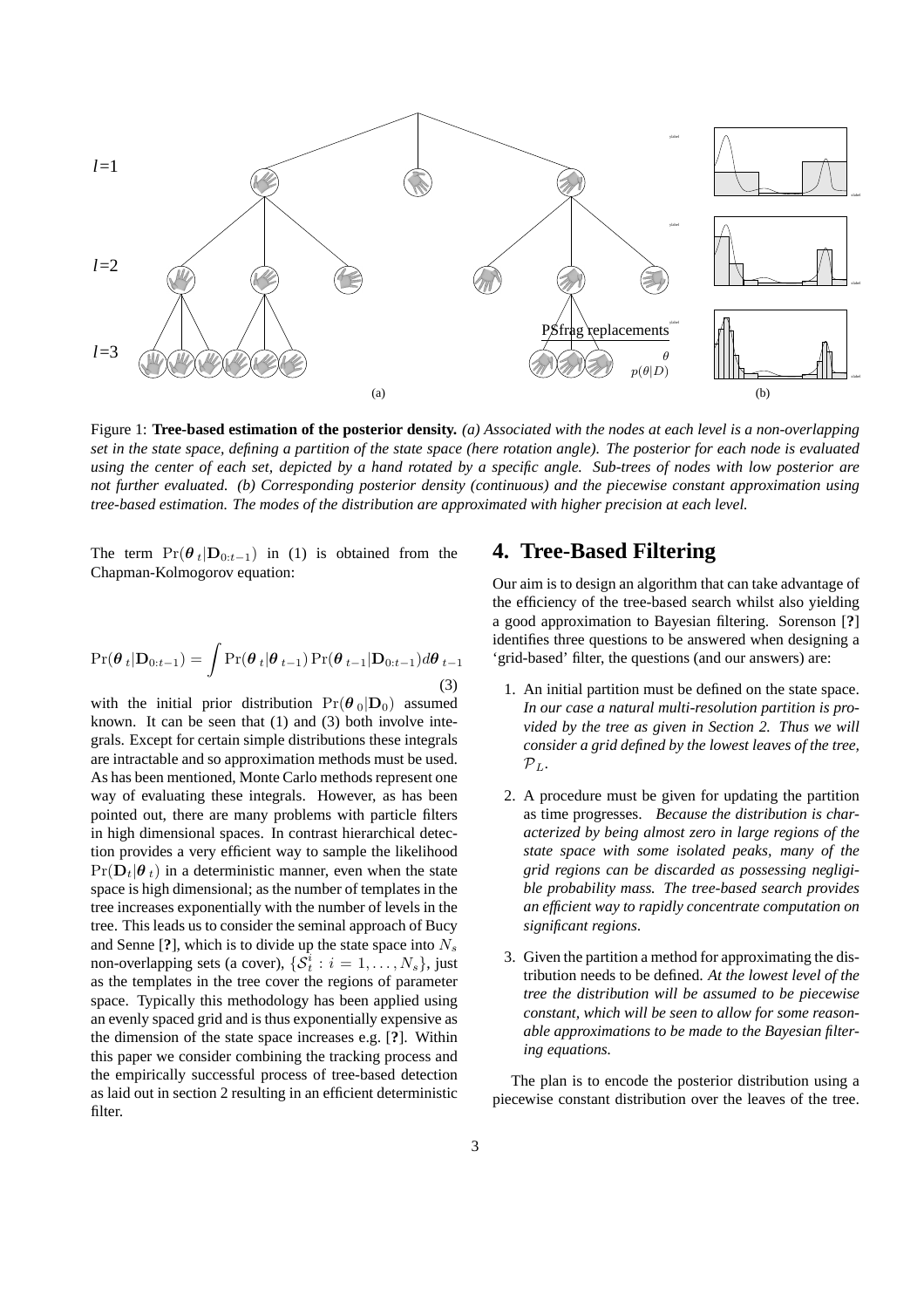This distribution will be mostly zero for many of the leaves. To formalize this as a discrete problem, define  $\Theta_t^{il}$  as the parameter values in the state space integrated over the region  $\mathcal{S}^{il}$  at time t, i.e.

$$
\Pr(\Theta_t^{il}) = \int_{\boldsymbol{\theta}_t \in \mathcal{S}^{il}} \Pr(\boldsymbol{\theta}_t) d\boldsymbol{\theta}_t.
$$
 (4)

For each layer of the tree we consider the distribution over the  $S^{il}$  and recast the equations of Bayesian filtering, (1)-(3), to update these distributions. The initial prior distribution for the discrete states  $Pr(\Theta_0^{iL}|\mathbf{D}_0)$  can be obtained by integration from  $Pr(\theta_0|\mathbf{D}_0)$ , as

$$
\Pr(\Theta_0^{iL}|\mathbf{D}_0) = \int_{\boldsymbol{\theta}_0 \in \mathcal{S}^{iL}} \Pr(\boldsymbol{\theta}_0|\mathbf{D}_0) d\boldsymbol{\theta}_0.
$$
 (5)

Next the discrete recursive relations are defined, again these are obtained from the continuous case by integration.

Given the distribution over the leaves of the tree,  $Pr(\Theta_{t-1}^{iL} | \mathbf{D}_{0:t-1})$ , at the previous time step  $t-1$ , equation (3) now becomes a transition between discrete regions in state space:

$$
\Pr(\Theta_t^{jl}|\mathbf{D}_{0:t-1}) = \sum_{i=1}^{N_L} \Pr(\Theta_t^{jl}|\Theta_{t-1}^{iL}) \ \Pr(\Theta_{t-1}^{iL}|\mathbf{D}_{0:t-1}).
$$
\n(6)

Assuming the conditional distribution,  $Pr(\theta_t | \theta_{t-1})$ , is known, then

$$
\Pr(\Theta_t^{jl}|\Theta_{t-1}^{iL}) = \int_{\theta_t \in \mathcal{S}^{jl}} \int_{\theta_{t-1} \in \mathcal{S}^{iL}} \Pr(\theta_t|\theta_{t-1}) d\theta_t d\theta_{t-1} \cdot \frac{\text{Algorithm 1 Tree-Base}}{\text{1. Initialization}, t=0}
$$
\n(7) At the first level of the

Although this is somewhat intractable, it can be approximated using numerical integration methods and stored in a look up table ahead of time. (An alternative approach is to acquire large amounts of training data and learn the state transition probabilities.) This is not the case for the posterior  $Pr(\Theta_t^{\hat{j}l}|\mathbf{D}_{0:t})$ . Given that the distribution of  $\theta_{jt}$ is piecewise constant within each  $S^{jl}$ , then for  $\theta_t \in S^{jl}$ :  $Pr(\theta_t | \mathbf{D}_{0:t-1}) = Pr(\Theta_t^{jl} | \mathbf{D}_{0:t-1}) / \gamma^{jl}$ , where  $\gamma^{jl}$  is the volume of  $S^{jl}$ . With this key assumption the posterior (1) becomes

$$
\Pr(\Theta_t^{jl}|\mathbf{D}_{0:t}) = \frac{\Pr(\mathbf{D}_t|\Theta_t^{jl}) \Pr(\Theta_t^{jl}|\mathbf{D}_{0:t-1})}{\Pr(\mathbf{D}_t|\mathbf{D}_{0:t-1}) \gamma^{jl}}, \quad (8)
$$

where

$$
\Pr(\mathbf{D}_t|\Theta_t^{jl}) = \int_{\boldsymbol{\theta}_t \in \mathcal{S}^{jl}} \Pr(\mathbf{D}_t|\boldsymbol{\theta}_t) d\boldsymbol{\theta}_t.
$$
 (9)

The normalization constant is

$$
Pr(\mathbf{D}_t|\mathbf{D}_{0:t-1}) = \sum_{j=1}^{N_l} Pr(\mathbf{D}_t|\Theta_t^{jl}) \frac{Pr(\Theta_t^{jl}|\mathbf{D}_{0:t-1})}{\gamma^{jl}}.
$$
\n(10)

The likelihood in (8) and normalizing constant (10) cannot be computed off-line as they depend on the data,  $D_t$ , at time  $t$ . The integral in  $(9)$  is often intractable hence the approach we adopt is to approximate it by using the rectangle rule or Riemann sum with one subdivision per set  $S^{jl}$ , based on the height (likelihood) estimated at  $\theta^{jl}$ , the center of  $\mathcal{S}^{jl}$ :

$$
\Pr(\mathbf{D}_t|\Theta_t^{jl}) \approx \gamma^{jl} \Pr(\mathbf{D}_t|\boldsymbol{\theta}^{jl}). \tag{11}
$$

As the number of partitions increases this becomes an increasingly close approximation to the true distribution.

Having laid out Bayesian filtering over discrete states the question arises how do we combine the theory with the efficient tree-based algorithm previously described. Using a breadth first search of the tree, the posterior may be approximated by using  $(6)-(11)$  at each each level. At each level the regions with high posterior are identified and explored in finer detail in the next level (Figure 1b). Of course it is to be expected that the higher levels will not yield accurate approximations to the posterior. However, just as for the case of detection, the upper levels of the tree are used to discard inadequate hypotheses, for which the negative log posterior of the set exceeds a threshold (which is adapted to the level of the tree), and verily efficiency is assured. The thresholds at the higher levels of the tree are set conservatively so as to not discard good hypotheses too soon. An overview of the algorithm is given in Algorithm 1.

#### **Algorithm 1** Tree-Based Filtering

At the first level of the tree,  $l = 1$  $Pr(\Theta_0^{j1}|\mathbf{D}_0) = \frac{1}{K}Pr(\mathbf{D}_0|\Theta_0^{j1})$ 

At higher levels of the tree, 
$$
l > 1
$$
  
\n
$$
\Pr(\Theta_0^{jl} | \mathbf{D}_0) = \begin{cases} \frac{1}{K} \Pr(\mathbf{D}_0 | \Theta_0^{jl}) & \text{if } \Pr(\Theta_0^{(k)(l-1)} | \mathbf{D}_0) > \rho_{l-1} \\ \Pr(\Theta_0^{(k)(l-1)} | \mathbf{D}_0) & \text{otherwise} \end{cases}
$$

**2.** At time  $t > 0$ At the first level of the tree,  $l = 1$  $\Pr(\Theta_t^{j1} | \mathbf{D}_{0:t}) = \frac{1}{K} \Pr(\mathbf{D}_t | \Theta_t^{j1}) \Pr(\Theta_t^{j1} | \mathbf{D}_{0:t-1})$ 

At higher levels of the tree, 
$$
l > 1
$$
  
\n
$$
\Pr(\Theta_t^{jl} | \mathbf{D}_{0:t}) = \begin{cases}\n\frac{1}{K} \Pr(\mathbf{D}_t | \Theta_t^{jl}) \Pr(\Theta_t^{jl} | \mathbf{D}_{0:t-1}) \\
\text{if } \Pr(\Theta_t^{(k)(l-1)} | \mathbf{D}_{0:t}) > \rho_{l-1} \\
\Pr(\Theta_t^{(k)(l-1)} | \mathbf{D}_{0:t}) \text{ otherwise}\n\end{cases}
$$

where

$$
Pr(\Theta_t^{jl} | \mathbf{D}_{0:t-1}) = \sum_{i=1}^{N_L} Pr(\Theta_t^{jl} | \Theta_{t-1}^{iL}) Pr(\Theta_{t-1}^{iL} | \mathbf{D}_{0:t-1})
$$

 $K$  is the normalization constant in each equation  $k$  is the parent node at the previous level of the tree  $\rho_l$  is the threshold value at level l of the tree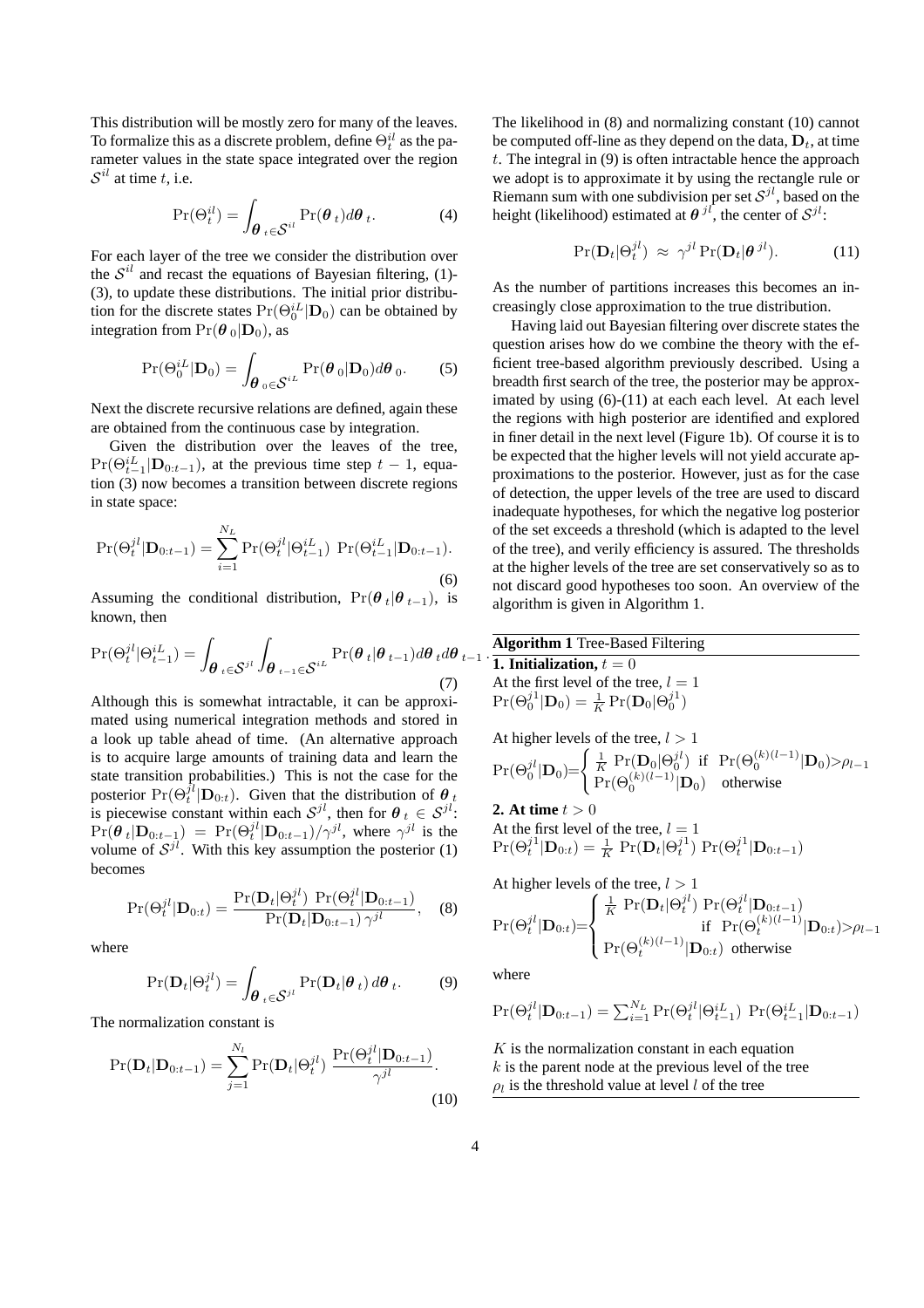# **5. Formulating Likelihood and Transition Distribution**

This section explains the likelihood and state transition distribution which are used for tracking a hand.

### **5.1. Formulating the Likelihood**

The likelihood function relates the observations  $D_t$  to the unknown state  $\theta_t$ . For hand tracking, color and edges features have been used frequently in the past [**?**, **?**, **?**, **?**]. Thus the data is taken to be composed of two sets of observations, those from edge data  $\mathbf{D}_{t}^{edge}$  and from color data  $\mathbf{D}_{t}^{col}$ . The likelihood function used is

$$
\log p(\mathbf{D}_t|\boldsymbol{\theta}_t) = \log p(\mathbf{D}_t^{edge}|\boldsymbol{\theta}_t) + \lambda \log p(\mathbf{D}_t^{col}|\boldsymbol{\theta}_t),
$$
\n(12)

where  $\lambda$  is a weighting parameter. The term for edge contours,  $p(\mathbf{D}_t^{edge}|\boldsymbol{\theta}_t)$ , is based on the chamfer distance function [**?**, **?**]. Given the set of projected model contour points,  $\mathcal{U} = {\mathbf{u}_i}_{i=1}^n$ , and the set of Canny edge points,  $V = \{v_j\}_{j=1}^m$ , a quadratic chamfer distance function is given by

$$
d_{cham}^2(\mathcal{U}, \mathcal{V}) = \frac{1}{n} \sum_{i=1}^n d^2(i, \mathcal{V}), \tag{13}
$$

where  $d(i, V) = \max(\min_{v_i \in V} ||u_i - v_j||, \tau)$  is the thresholded distance between the point,  $u_i \in \mathcal{U}$ , and its closest point in V. Using a threshold value  $\tau$  makes the matching more robust to outliers and missing edges. The chamfer distance between two shapes can be computed efficiently using a distance transform, where the template edge points are correlated with the distance transform of the image edge map. Edge orientation is included by computing the distance only for edges with similar orientation, in order to make the distance function more robust [**?**]. We also exploit the fact that part of an edge normal on the interior of the contour should be skin-colored, and only take those edges into account [**?**]. In constructing the color likelihood function  $p(\mathbf{D}_t^{col}|\boldsymbol{\theta}_t),$  we seek to explain all the image pixel data given the proposed state. Given a state, the pixels in the image  $\mathcal I$  are partitioned into a set of object pixels  $\mathcal O$ , and a set of background pixels  $B$ . Assuming pixel-wise independence, the likelihood can be factored as

$$
p(\mathbf{D}_t^{col}|\boldsymbol{\theta}_t) = \prod_{o \in \mathcal{O}} p(I_t(o)|\boldsymbol{\theta}_t) \prod_{b \in \mathcal{B}} p(I_t(b)|\boldsymbol{\theta}_t), \tag{14}
$$

where  $I_t(k)$  is the intensity normalized rg-color vector at pixel location  $k$  at time  $t$ . The object color distribution is modeled as a Gaussian distribution in the normalized color space [**?**], for background pixels a uniform distribution is assumed. For efficiency, we evaluate only the edge likelihood term while traversing the tree, and incorporate the color likelihood only at the leaf level.



Figure 2: **Negative Log-Likelihood surface with single global minimum**. *(a) Surface described by the negative log-likelihood function when searching the scale and angle space, matching a template with the input image shown in (b). The superimposed template corresponds to the global minimum in (a), but there are many local minima.*

Figure 2 shows a plot of the negative log-likelihood surface, generated by varying two parameters, angle and scale, around the best matching model for a particular image. The global minimum is at the correct location, but there are many local minima.

## **5.2. Formulating the Transition Distribution**

Natural hand articulation is constrained, and Wu *et al.* [**?**] have shown that the vectors of valid joint angles lie on a lower dimensional manifold, which is approximated as the union of linear manifolds. We use data from marker-based motion capture experiments to obtain points in the state space. Figure 3 shows the projection of points into the space of the three joint angles of the index finger during its flexion and extension. This non-linear manifold is parameterized by approximating it with a piecewise linear function. This parameterization is used to generate templates for articulated motion, corresponding to a valid set of joint angle values. The state transition distribution is assumed to be Gaussian

$$
p(\boldsymbol{\theta}_{t}|\boldsymbol{\theta}_{t-1}) \sim \mathcal{N}(\boldsymbol{\theta}_{t-1}, \Sigma), \qquad (15)
$$

where  $\Sigma$  is a diagonal covariance matrix. This is a simplified model, but a dynamical model for hand motion, learned from training data, can be integrated in this step [**?**].

One of the advantages of using a parametric 3D model is that the transition probabilities have an intrinsic physical meaning, e.g. the rate of change of a joint angle. This is in contrast to 2D shape-based methods which require a large amount of training data before they can be fully specified.

## **6. Results**

We demonstrate the effectiveness of our technique by tracking both hand motion and finger articulation in cluttered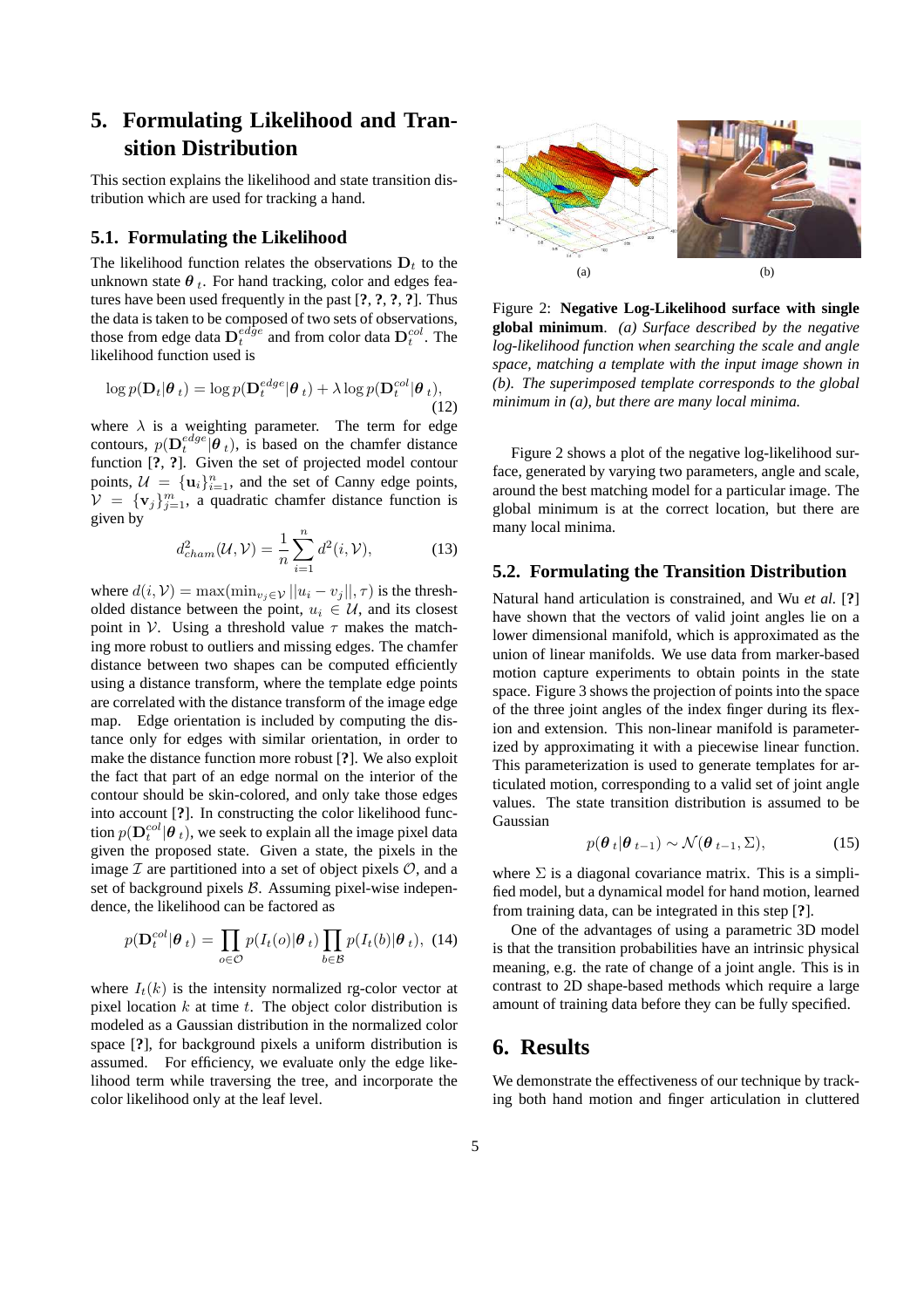

Figure 3: **Manifold in state space described by joint angles**. *Three joint angles of index finger during flexion and extension. Each data point corresponds to one particular pose of the finger.*

scenes using a single camera. The results reveal the ability of the tree-based filter to handle ambiguity arising from self-occlusion and 3D motion.

## **6.1. 3D Hand Tracking Experiments**

In the hand tracking experiments templates are generated by projecting a 3D hand model described in [**?**]. In two video sequences we track the global 3D motion of the hand without finger articulation. The 3D rotations are limited to a hemisphere. A three-level tree is built which has the following resolutions at the leaf level: 15 degrees in two 3D rotations, 10 degrees in image rotation and 5 different scales, resulting in a total of  $13 \times 13 \times 19 \times 5 = 16055$ templates. The resolution of the translation parameters is 20 pixels on the first level, 5 pixels on the second level, and 2 pixels on the leaf level. Figures 4 and 5 show results from tracking a pointing and an open hand, respectively, through their global motions.

In the third sequence (figure 6) tracking is demonstrated for global hand motion together with finger articulation. A piecewise linear approximation to the manifolds described in section 5.2 is used to model finger articulation. The articulation parameters for the thumb and fingers are approximated using 7 and 5 subdivisions in the valid range, respectively. For this sequence the range of global hand motion is restricted to a smaller region, but it still has 6 DOF. In total 35000 templates are used at the leaf level. The resolution of the translation parameters is the same as in the first experiments.

The computation takes approximately two seconds per frame on a 1GHz Pentium IV. Note that in all three cases, the hand model was automatically initialized by searching the tree in the first frame of the sequence.

# **7. Summary and Conclusion**

This paper endeavors to narrow the gap between detection and tracking, in order to enjoy the benefits of both worlds. Reliable detection helps in dealing with difficult problems such as self-occlusion. Tracking embeds detection in a filtering framework, making use of dynamic information. It also makes detection more efficient by eliminating a significant number of hypotheses.

To make this marriage, we cast the problem in a probabilistic framework. Bayesian methods are attractive as they provide a principled way of encoding uncertainty and multiple hypotheses about parameter estimates. This is particularly necessary for the problem of tracking in clutter as there is much ambiguity, resulting in multi-modal distributions. One of the key issues in Bayesian filtering is how to represent these distributions. Previously grid-based methods, involving partitioning the state space, have proven very successful for propagating distributions in tracking. However, they suffer from the major draw back that they are computationally infeasible in high dimensional spaces. In order to cope with this we propose a tree-based representation which can be used to select grid points (leaves or partitions of the state space) with high probability mass to represent the distribution.

We have tested the new tracking method on sequences involving clutter in the background together with non-rigid hand motion. Furthermore within these sequences the hand undergoes large rotations leading to significant topological changes in the projected contours. The tracker produces very good results even in these circumstances. Finally we observe that the method of partitioning the state space and using a tree-based search to propagate distributions is a generic method that can be applied to other tracking problems.

**Acknowledgments** The authors would like to thank Michael Isard and Frank Dellaert for insightful discussions. This work was supported in part by the Gottlieb Daimler– and Karl Benz–Foundation, the EPSRC, the Gates Cambridge Trust, and the Overseas Research Scholarship Programme.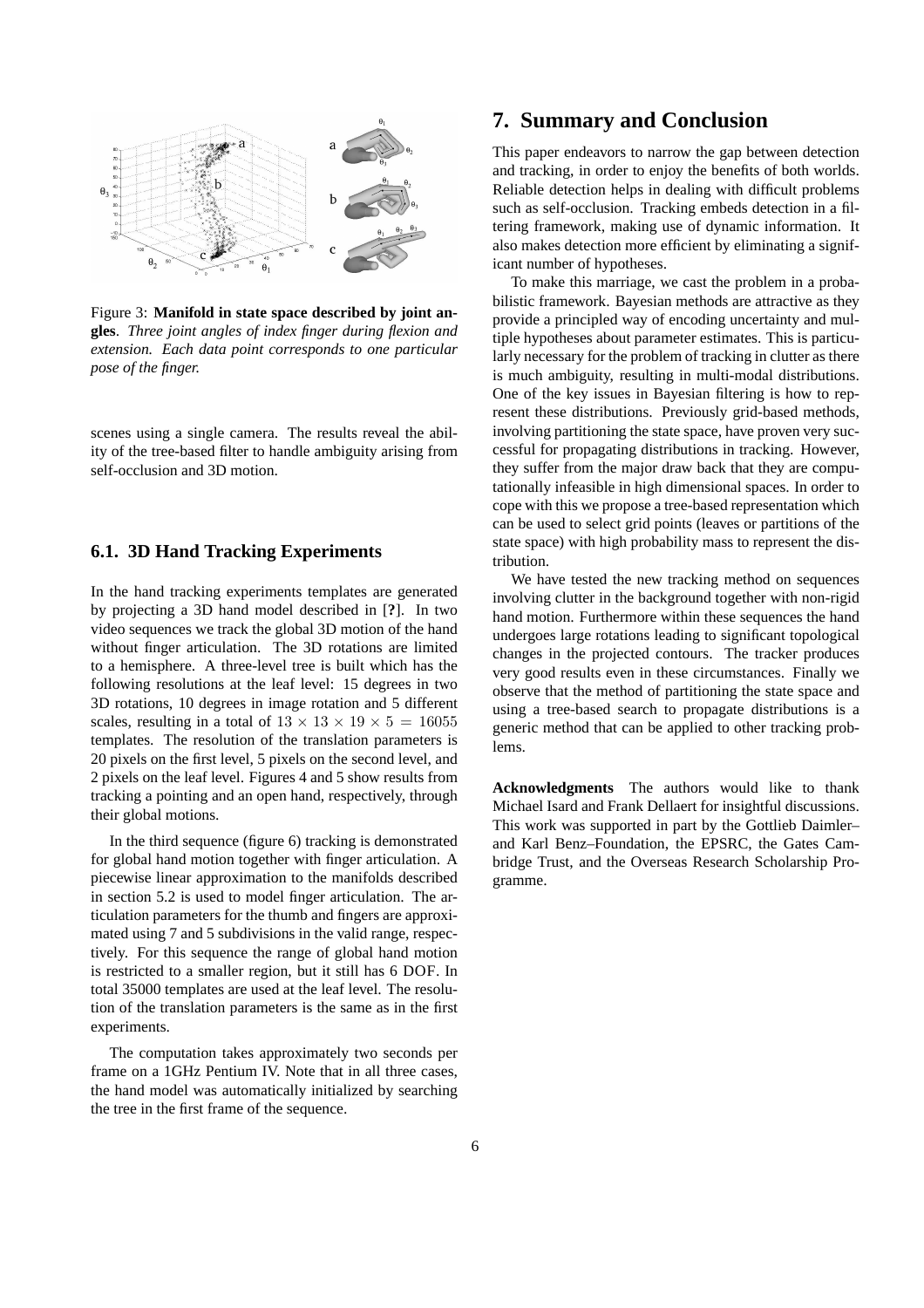

Figure 4: **Tracking a pointing hand in front of clutter**. *The images are shown with projected contours superimposed (top) and corresponding 3D avatar models (bottom), which are estimated using the tree-based filter. The hand is translating and rotating. A 2D deformable template would have problems coping with topological shape changes caused by self-occlusion.*



Figure 5: **Tracking a flat hand rotating in clutter.** *In this sequence the hand undergoes rotation and translation. The frames showing the hand with significant self-occlusion do not provide much data, and template matching becomes unreliable. By including prior information, these situations can be resolved. The projected contours are superimposed on the images, and the corresponding 3D avatar model, which is estimated using the tree-based filter, is shown below each frame.*